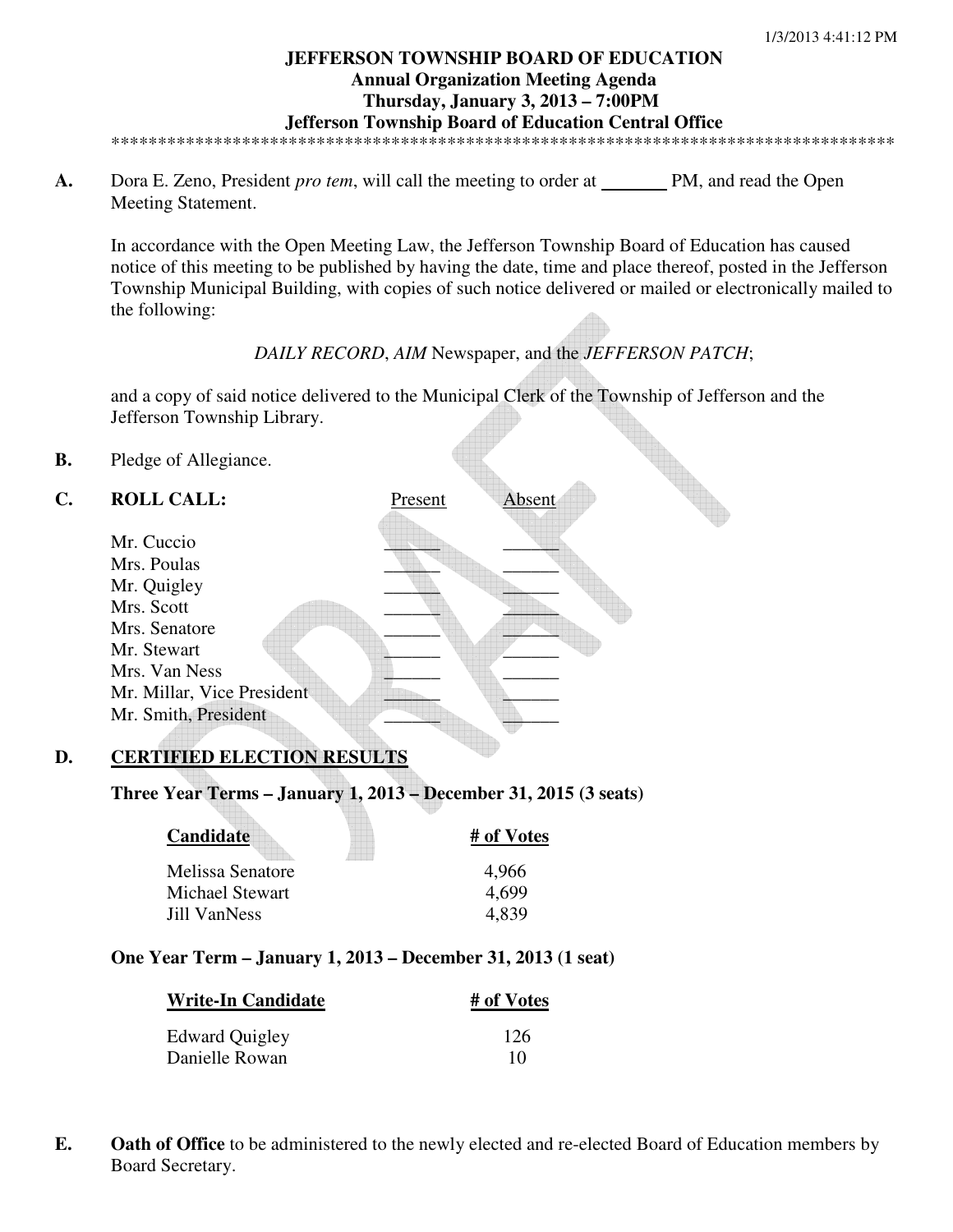## **F.1 Reading of Code of Ethics for School Board Members, Title 18A:12-24.1**

A school board member shall abide by the following Code of Ethics for School Board Members:

- a. I will uphold and enforce all laws, state board rules and regulations, and court orders pertaining to schools. Desired changes should be brought about only through legal and ethical procedures.
- b. I will make decisions in terms of the educational welfare of children and will seek to develop and maintain public schools which meet the individual needs of all children regardless of their ability, race, creed, sex or social standing.
- c. I will confine my board action to policymaking, planning, and appraisal, and I will help to frame policies and plans only after the board has consulted those who will be affected by them.
- d. I will carry out my responsibility, not to administer the schools, but, together with my fellow board members, to see that they are well run.
- e. I will recognize that authority rests with the board of education and will make no personal promises nor take any private action which may compromise the board.
- f. I will refuse to surrender my independent judgment to special interest or partisan political groups or to use the schools for personal gain or for the gain of friends.
- g. I will hold confidential all matters pertaining to the schools which, if disclosed, would needlessly injure individuals or the schools. But in all other matters, I will provide accurate information and, in concert with my fellow board members, interpret to the staff the aspirations of the community for its schools.
- h. I will vote to appoint the best qualified personnel available after consideration of the recommendation of the chief administrative officer.
- i. I will support and protect school personnel in proper performance of their duties.
- j. I will refer all complaints to the chief administrative officer and will act on such complaints at public meetings only after failure of an administrative solution.

# **F. 2 PRESENTATION OF HARASSMENT, INTIMIDATION AND BULLYING TRAINING**

# **G. NOMINATIONS FOR PRESIDENT**

Motion by \_\_\_\_\_\_\_\_\_\_\_\_ to nominate \_\_\_\_\_\_\_\_\_\_\_\_\_ for **President** of the Jefferson Township Board of Education.

Motion by \_\_\_\_\_\_\_\_\_\_, seconded by \_\_\_\_\_\_\_\_\_, to close nominations for President of the Jefferson Township Board of Education.

# **H. NOMINATIONS FOR VICE PRESIDENT**

Motion by to nominate for Vice President of the Jefferson Township Board of Education.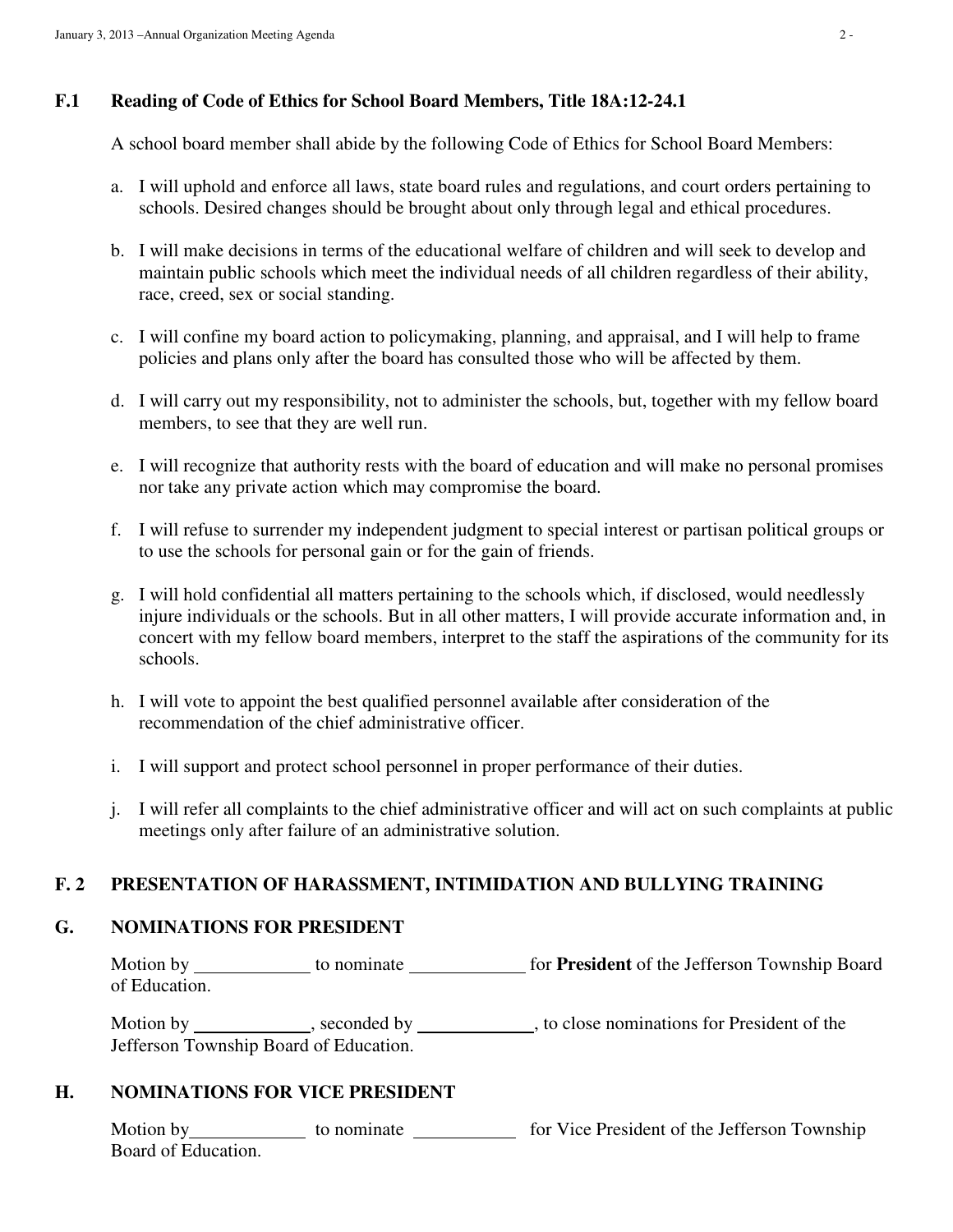Motion by seconded by seconded by seconded by seconded by seconded by seconded by seconded by seconded by seconded by seconded by seconded by seconded by seconded by seconded by seconded by seconded by seconded by seconded Jefferson Township Board of Education.

#### **I. COMMENTS FROM THE AUDIENCE** *(on Agenda items only)*

- **J.** Motion to approve items **J.1** through **J.12**
- **J.1** Motion by seconded by that the Jefferson Township Board of Education will hold their 2013 **Meetings** in accordance with the scheduled dates shown on the Schedule of Meetings *(Attachment A).*
- **J.2** Motion by seconded by seconded by seconded by seconded by set of a seconder based on the recommendation of the Superintendent of Schools, that all previously written **by-laws and policies** of this Board of Education be continued in force until such time that this Board amends same.
- **J.3** Motion by seconded by seconded by to approve the appointment of **Schwartz**, **Simon, Edelstein, et al**, Board Attorney of Record, per agreement, from January 1, 2013 through December 31, 2013.
- **J.4** Motion by seconded by seconded by seconded by seconded by seconded by set of **Brown & Brown Consulting Group**, Health Insurance Agent of Record, per agreement, from January 1, 2013 through December 31, 2013
- **J.5** Motion by seconded by seconded by seconders we have pointment of **McManimon & Scotland**, Bond Attorney of Record, per agreement, from January 1, 2013 through December 31, 2013
- **J.6** Motion by seconded by seconded by seconded by seconded by seconded by seconded by seconded by seconded by seconded by seconded by seconded by seconded by seconded by seconded by seconded by seconded by seconded by se **McDonald**, Consulting Engineer of Record, per agreement, from January 1, 2013 through December 31, 2013.
- **J.7** Motion by seconded by seconded by seconded by seconded by seconded by set of **William H. Connolly & Associates,** Property Insurance Agent of Record, from January 1, 2013 through December 31, 2013.
- **J.8** Motion by seconded by seconded by seconded by seconded by settled appointment of **Nisivoccia & Company**, Auditor of Record.
- **J.9** Motion the following banks be designated as **Official Depositories** for the January 1, 2013 through December 31, 2013 and to approve the Checking Accounts / Required Signatories as listed *(Attachment B)*.

 Lakeland State Bank CITI Bank Cash Management of NJ/ARM Skylands Community Bank Wells Fargo

- **J.9** Motion that the *Aim News*, Rockaway, New Jersey and the *Daily Record*, Morristown, New Jersey be designated as the **Official Newspapers** of the Jefferson Township Board of Education from January 1, 2013 through December 31, 2013.
- **J.10** Motion by , seconded by , to adopt, based on the recommendation of the Superintendent of Schools, the existing **Pre-K - 12 curriculum, assigned text books, co-curricular**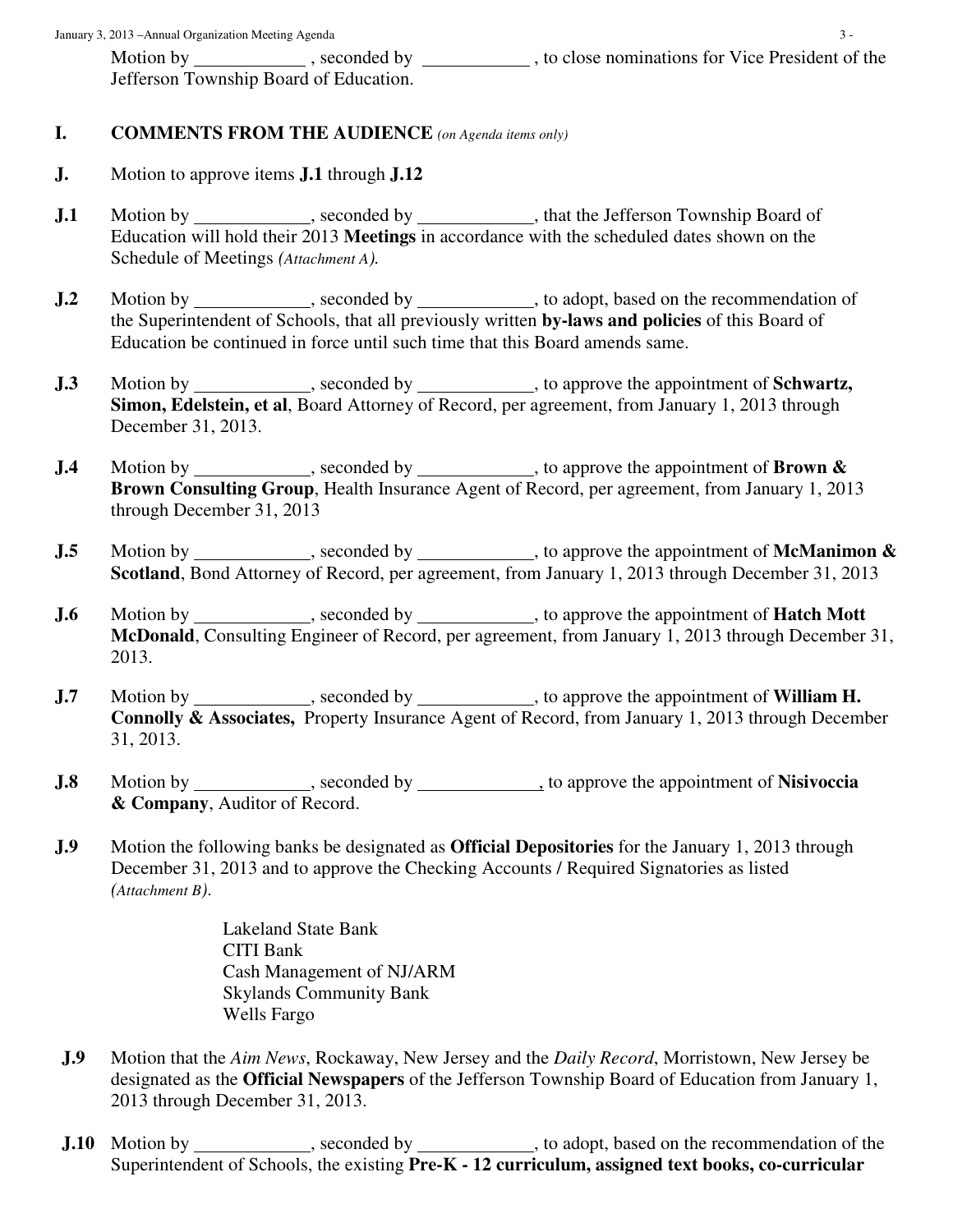**clubs and programs** for the Jefferson Township School District until such time that this Board amends same.

- **J.11** Motion by \_\_\_\_\_\_\_\_\_\_\_, seconded by \_\_\_\_\_\_\_\_\_\_\_, to appoint Board Member \_\_\_\_\_\_\_\_\_, to serve as delegate to the New Jersey School Boards Association.
- **J.12** Motion by seconded by seconded by seconded by seconded by seconded by set of  $\frac{1}{2}$ , to appoint Board Member seconded by seconded by seconded by set of  $\frac{1}{2}$ , to appoint Board Member set of  $\frac{1}{2}$ , to serve as delegate to the Morris County School Boards Association.

# **K. COMMENTS FROM THE AUDIENCE**

# **L. ADJOURN**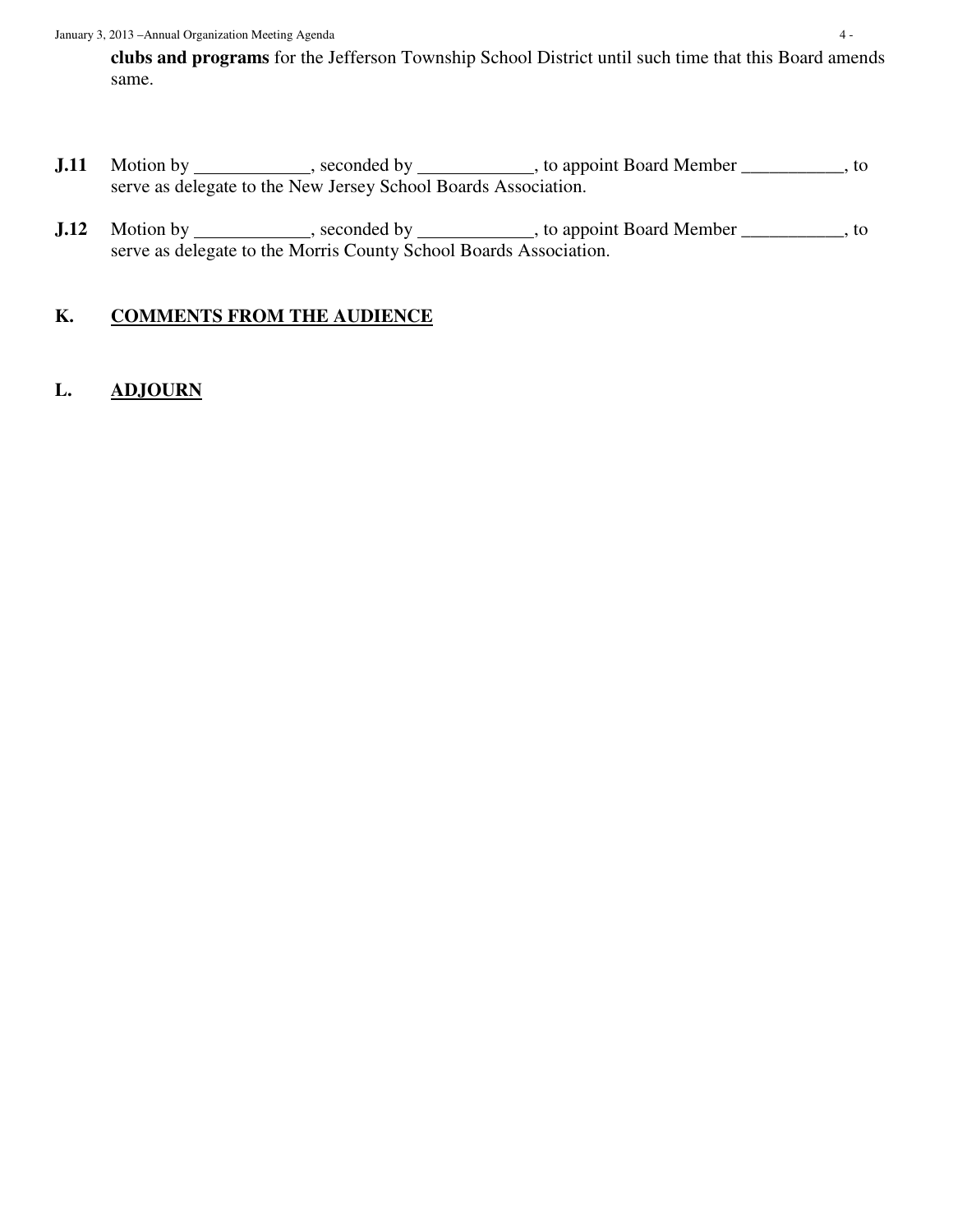## **ATTACHMENT A**

## JEFFERSON TOWNSHIP BOARD OF EDUCATION

Schedule of Meetings

January 2013 – December 2013

## **REGULAR MEETING**

| Monday, January 21, 2013   |
|----------------------------|
| Monday, February 18, 2013  |
| Monday, March 18, 2013     |
| Monday, April 15, 2013     |
| Monday, May 20, 2013       |
| Monday, June 17, 2013      |
| Monday, July 15, 2013      |
| Monday, August 19, 2013    |
| Monday, September 16, 2013 |
| Monday, October 21, 2013   |
| Monday, November 18, 2013  |
| Monday, December 16, 2013  |

NOTE: All meetings will convene into closed session at 7:00 PM followed by the public portion of the meeting commencing at 8:00 PM unless otherwise noted. A closed session may also be held following the public session, as needed.

## **MEETING LOCATIONS**:

September through June: Jefferson Township High School High School Media Center 1010 Weldon Road Oak Ridge, NJ 07438

July & August: Board of Education Central Offices 31 Route 181, Lake Hopatcong, NJ 07849